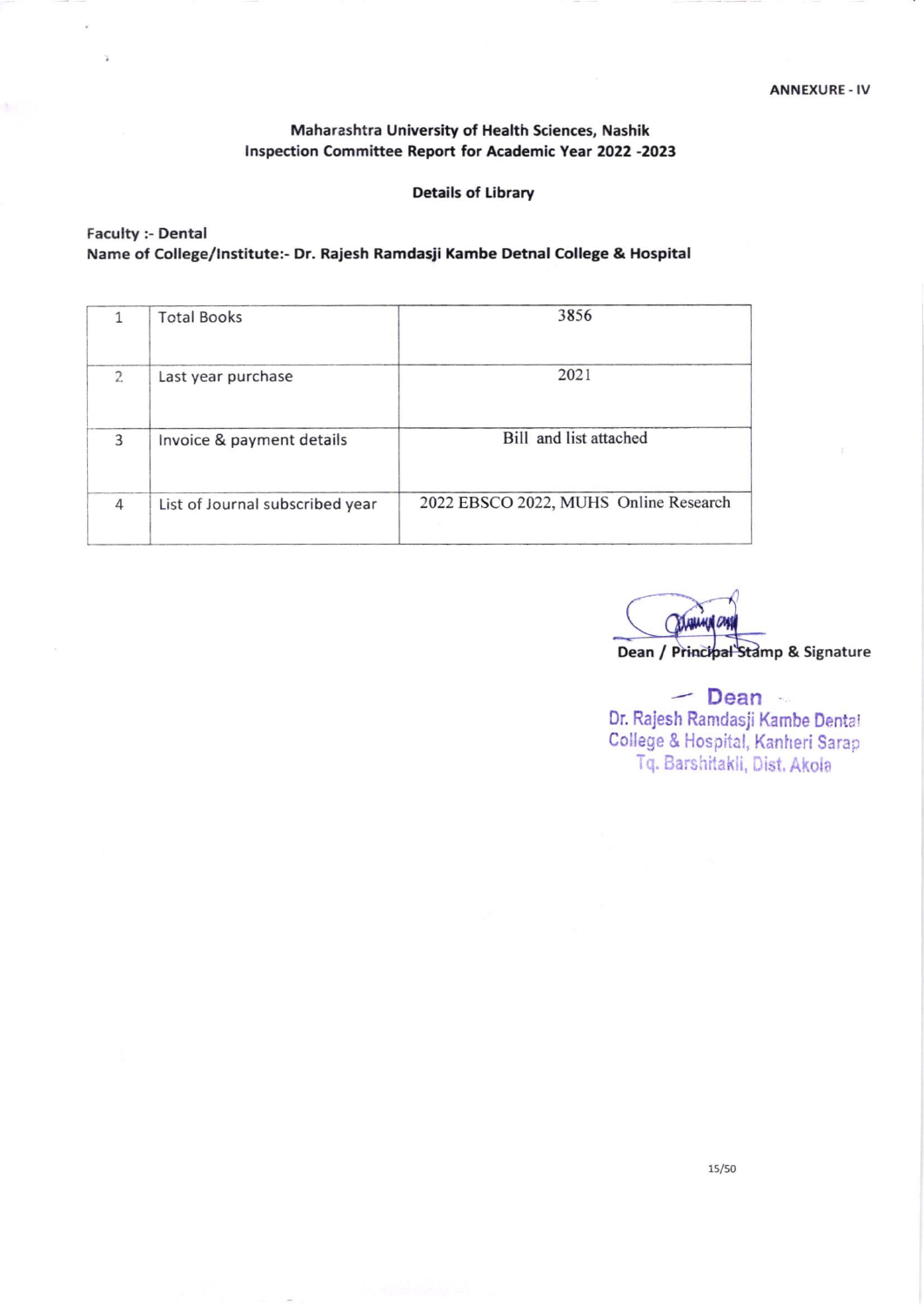IIA'S

**INVOICE** 

# AHUJA BOOK COMPANY PVT. LTD.

Publishers & Suppliers of : Medical, Tech. & Scientific Books Medical Division : 4348/4C, Ansari road, Darya Ganj, New Delhi-110002 Regd. Office: 4596/1, Prem Bhavan, 11, Darya ganj, New Delhi-110002 Phones: 23276564, 23245859, 23289999, Email: abc.mastermail@gmail.com

**INVOICE NO** 2011 Date

14/09/2021

14/09/2021

# consignee

Order Reference No. & Date

RRKDC & H/8260/2021

### DR. RAJESH RAMDASJI KAMBE DENTAL COLLEGE &

**HOSPITAL** 

Kanheri (Sarap), Taluka- Barshitakli  $NTOT$ 

| YSNO           | <b>AUTHOR</b>      | <b>TITLE</b>                                                     | <b>PUB</b>           | QTY            | <b>PUB.PRIC</b><br>F. | <b>RS.PRICE</b><br>PER COPY | Disc% | <b>NET PRICE</b><br><b>PER COPY</b>                            | Net. AMT.(Rs)        |
|----------------|--------------------|------------------------------------------------------------------|----------------------|----------------|-----------------------|-----------------------------|-------|----------------------------------------------------------------|----------------------|
|                |                    | <b>ORAL SURGERY</b>                                              |                      |                |                       |                             |       |                                                                |                      |
| 1              | <b>ADELSTEIN</b>   | SQUAMOUS CELL HEAD AND NECK                                      | <b>SPRI</b>          | $\overline{2}$ | € 199.99              | 18,259.09                   | 25.00 | 13,694.32                                                      | 27389                |
|                |                    | CANCER-2005                                                      | <b>NGE</b>           |                |                       |                             |       |                                                                |                      |
|                |                    |                                                                  | R                    |                |                       |                             |       |                                                                |                      |
| 2              | <b>AL-SHAIKH</b>   | <b>ESSENTIALS OF EQUIPMENT IN</b>                                | ELSE                 | $\mathbf{I}$   | £44.99                | 4,809.43                    | 25.00 | 3,607.07                                                       | 3607                 |
|                |                    | ANAESTHESIA, CRITICAL CARE AND                                   | <b>VIER</b>          |                |                       |                             |       |                                                                |                      |
|                |                    | PERIOPERATIVE MEDICINE, 5ED-2019                                 |                      |                |                       |                             |       |                                                                |                      |
| 3              | <b>ANDERSON</b>    | TEXTBOOK AND COLOR ATLAS OF<br>TRAUMATIC INJURIES TO THE TEETH,  | <b>WILE</b><br>Y     | $\mathbf{I}$   | \$245.00              | 19,085.50                   | 25.00 | 14,314.12                                                      | 14314                |
|                |                    | $5/ED-0$                                                         |                      |                |                       |                             |       |                                                                |                      |
| $\overline{4}$ | <b>ANDERSSO</b>    | ORAL AND MAXILLOFACIAL SURGERY-0                                 | WILE                 | $\overline{c}$ | \$353.50              | 27,537.65                   | 25.00 | 20,653.24                                                      | 41306                |
|                | N                  |                                                                  | Y-BL                 |                |                       |                             |       |                                                                |                      |
|                |                    |                                                                  | ACK                  |                |                       |                             |       |                                                                |                      |
|                |                    |                                                                  | WELL                 |                |                       |                             |       |                                                                |                      |
| 5              | <b>BABBUSH</b>     | DENTAL IMPLANTS: THE ART AND                                     | <b>ELSE</b>          | $\mathbf{1}$   | \$263.00              | 20,487.70                   | 25.00 | 15,365.77                                                      | 15366                |
|                |                    | <b>SCIENCE, 2E-2010</b>                                          | <b>VIER</b>          |                |                       |                             |       |                                                                |                      |
| 6              | <b>BAGHERI</b>     | <b>CLINICAL REVIEW OF ORAL AND</b>                               | <b>MOS</b>           | $\mathbf{I}$   | \$133.00              | 10,360.70                   | 25.00 | 7,770.52                                                       | 7771                 |
|                |                    | MAXILLOFACIAL SURGERY, 2E-2013                                   | BY<br><b>LWW</b>     | $\mathbf{1}$   | \$599.99              | 46,739.22                   | 25.00 | 35,054.41                                                      | 35054                |
| $\overline{7}$ | <b>JOHNSON</b>     | <b>BAILEY'S HEAD AND NECK SURGERY.</b><br><b>5ED, 2VOLS-2013</b> |                      |                |                       |                             |       |                                                                |                      |
| 8              | <b>Banks</b>       | FRACTURES OF THE FACIAL SKELETON,                                | <b>ELSE</b>          | $\overline{4}$ | £50.99                | 5,450.83                    | 25.00 | 4,088.12                                                       | 16352                |
|                |                    | IE-2000                                                          | <b>VIER</b>          |                |                       |                             |       |                                                                |                      |
| $\mathbf Q$    | <b>BANKS</b>       | KILLEY'S FRACTURES OF THE MANDIBLE                               | <b>KMV</b>           | 4              | ₹ 345.00              | 345.00                      | 25.00 | 258.75                                                         | 1035                 |
|                |                    | $4/ED$ (*)-1993                                                  |                      |                |                       |                             |       |                                                                |                      |
| 10             | PETER              | KILLEY'S FRACTURES OF THE MIDDLE                                 | <b>KMV</b>           | $\overline{4}$ | ₹ 240.00              | 240.00                      | 25.00 | 180.00                                                         | 720                  |
|                |                    | THIRD OF THE FACIAL SKELETON                                     |                      |                |                       |                             |       |                                                                |                      |
|                |                    | (DENTAL PRACTITIONER HANDBOOK,                                   |                      |                |                       |                             |       |                                                                |                      |
|                |                    | 3ED-1992                                                         |                      |                |                       |                             |       |                                                                |                      |
| Ħ              | <b>BERKOWIT</b>    | CLEFT, LIP AND PALATE: DIAGNOSIS                                 | <b>SPRI</b>          | $\mathbf{I}$   | € 329.99              | 30,128.09                   | 25.00 | 22,596.07                                                      | 22596                |
|                | Z                  | AND MANAGEMENT, 3/ED-2013                                        | <b>NGE</b><br>$R-VE$ |                |                       |                             |       |                                                                |                      |
|                |                    |                                                                  | <b>RLA</b>           |                |                       |                             |       |                                                                |                      |
|                |                    |                                                                  | G                    |                |                       |                             |       |                                                                |                      |
| 12             | <b>BLOCK</b>       | COLOR ATLAS OF DENTAL IMPLANT                                    | <b>ELSE</b>          | 1              | \$256.00              | 19,942.40                   | 25.00 | 14,956.80                                                      | 14957                |
|                |                    | <b>SURGERY, 4E-2014</b>                                          | <b>VIER</b>          |                |                       |                             |       |                                                                |                      |
| 16             | <b>CHENEY</b>      | <b>FACIAL SURGERY: PLASTIC AND</b>                               | THIE                 | $\overline{2}$ |                       | 39,200.00 39,200.00         | 25.00 | 29,400.00                                                      | 58800                |
|                |                    | RECONSTRUCTIVE 1/E-2014                                          | ME                   |                |                       |                             |       |                                                                |                      |
| 17             | <b>CLOSE</b>       | ESSENTIALS OF HEAD AND NECK                                      | THIE                 |                | ₹ 6,900.00            | 6,900.00                    | 25.00 | 5,175.00                                                       | 5175                 |
|                |                    | ONCOLOGY: 1/E-1998                                               | ME                   |                |                       |                             |       |                                                                |                      |
|                |                    | <b>Total Carried Forward</b>                                     |                      | 26             |                       |                             |       |                                                                | 264,442.40           |
|                |                    | CERTIFIED THAT THE CORRECT                                       |                      |                |                       |                             |       |                                                                |                      |
|                |                    | PRICE HAVE BEEN CHARGED                                          | EXEMPTED FROM GST    |                |                       |                             |       |                                                                |                      |
|                |                    | ACCORDING TO THE PUBLISHERS                                      | HSN CODE - 49011010  |                |                       |                             |       | GST NOT APPLICABLE ON PRINTED BOOKSHUJA BOOK COMPANY PVT. UTD. |                      |
|                |                    | LATEST CATALOGUE/BILLS.                                          |                      |                |                       |                             |       |                                                                |                      |
|                | <b>Checked By:</b> |                                                                  |                      |                |                       |                             |       |                                                                | Authorised Signatory |
|                |                    |                                                                  | Page 1 of 3          |                |                       |                             |       |                                                                |                      |

Dr. Rajesh Ramdasji Kambe Dental College & Hospital, Kanheri Sarap

Tg. Barshitakli, Dist. Akola